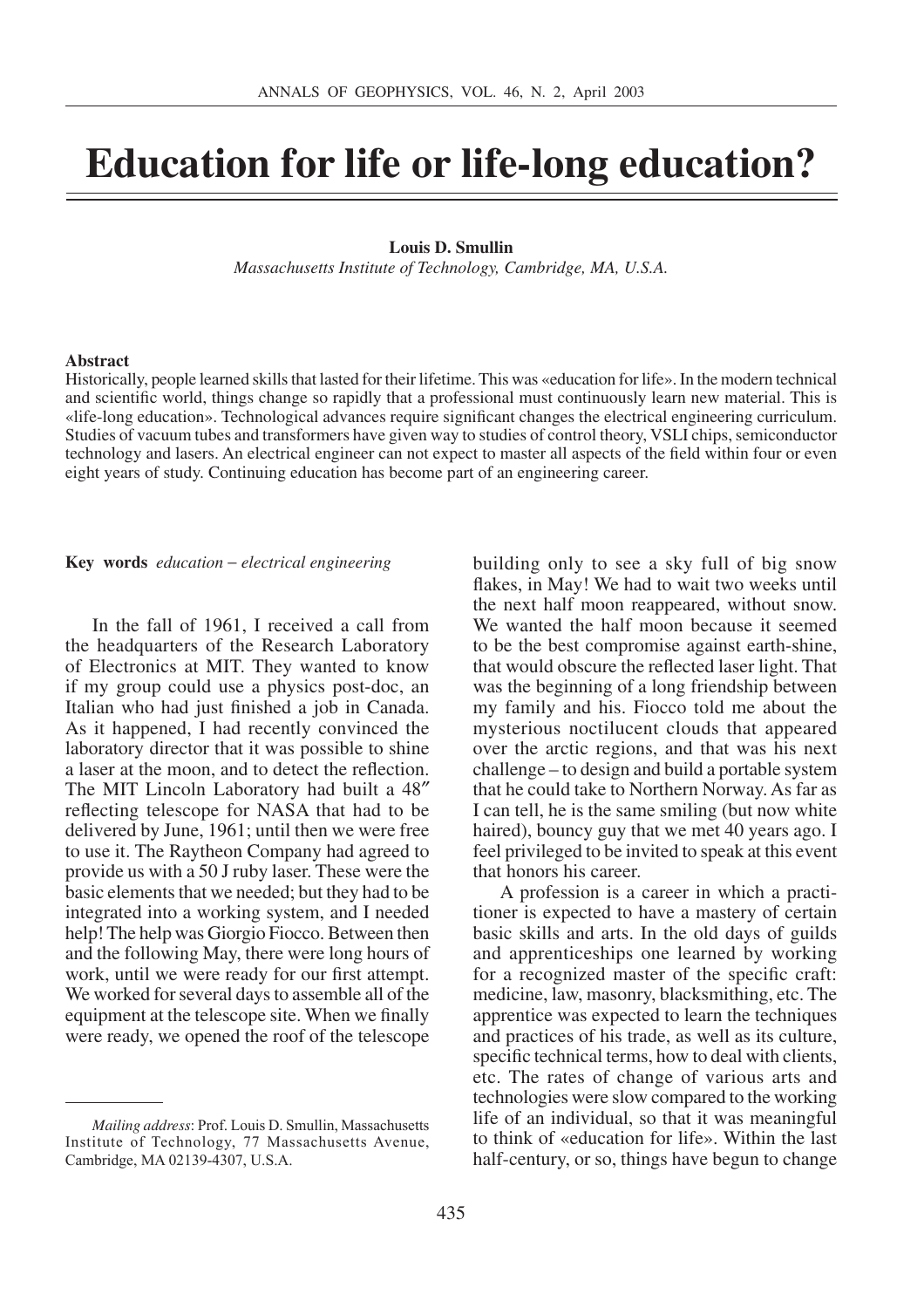drastically, so that the utility of learned material begins to fade with a half-life of 5 or 10 years, depending on the subject.

In 19th century the universities began to expand their educational roles beyond training for the church, and they began to offer educational programs in the law, medicine, the sciences, and engineering. Thus were born the academic professions. Then governments took on the job of defining who was entrusted to practice, by issuing licenses. There are scheduled examinations for medicine, for law, for licensed engineers, etc. Today, a licensed electrical engineer would be expected to display a working knowledge of motors, generators, and power distribution systems. But he is not likely to be tested on his knowledge of VLSI chips, or on the fine points of optical fiber systems. Today, in the US most engineers are «unlicensed» except for a small number of consulting engineers. Most engineers work for an employer, or for a firm, that has the responsibility of weeding out the incompetents. The public is protected by its ability to sue the firm for incompetence or shoddy practices, or to not purchase its products.

Our education system is an extension of that of many other warm-blooded animals: birds, apes, whales, etc. The young animal is kept close to the mother or the group (herd) where it learns the necessary skills for survival (flying, hunting, communication). Today the first 20 years of a person's life are spent in learning what to do in the next 40 or 50 years. For physicians or PhDs we may use up the first 30 years. Clearly, we have reached some sort of economic limit to how much time can be devoted to education before one begins to participate in the activities of the community. This is what I call «Education for Life». But in our technical and scientific world, things change so rapidly that a «professional» must continually learn (or study) new material in order to be productive and competitive. This activity we call «Life Long Learning». Learning is hard work, and it uses up time and energy that might be more pleasantly spent. We have all observed young boys devoting hours to learning a particular basketball or football maneuver with no supervisor or teacher watching them, they know these are important to learn and they know when their performance is satisfactory. But this

sort of focussed learning is less common among adults - there are too many other competing demands on one's time.

There is a small number of self educated engineers. The rest attend academic institutions of some sort, and study electrical, mechanical or some sort of engineering in a structured environment. The institution is accredited to award appropriate degrees to students who have completed an accredited curriculum. The curriculum is accredited by examining how much time each student is required to spend on a list of «important» subjects. The facilities (libraries, laboratories, etc.) are examined. The teaching staff is examined for specific competencies, and syllabi are examined along with typical homeworks and examinations. The whole process of accreditation is to assure that a student will be able to do the work of an engineer. An electrical engineer will not be expected to know much about reinforced concrete construction; but he may reasonably be expected to know something about electric motor design, linear electric circuits, digital circuitry, design of a web page, communication systems, control systems, programming languages, lasers and optical fiber optical systems. Suddenly it is not reasonable to expect him/her to be skilled in all these areas.

As we began to expand the number of computer specialists among our professors, about 25 years ago, our EE department changed its name to EECS (Electrical Engineering and Computer Science). Since then many other departments have done the same. Each having two or even three separate curricula. We are now required to be separately accredited in EE and in CS. A few years ago, we decided that 4 years was too short a time for a *first professional degree.* We now award a first professional degree in 5 years, the MEng (Master of Engineering). This provides a miniscule 20% improvement for a field that seems to have its own Moore's law for adding new subjects and disciplines under its umbrella.

We begin with some constraints: most of our students begin their university study at about age 18. The Bachelor's degree is awarded after about four years. Most engineering students expect to finish their studies after about 4 years, and then go to work at about age 22. A smaller number stay for an MS degree, and an even smaller number stay for a Doctoral degree.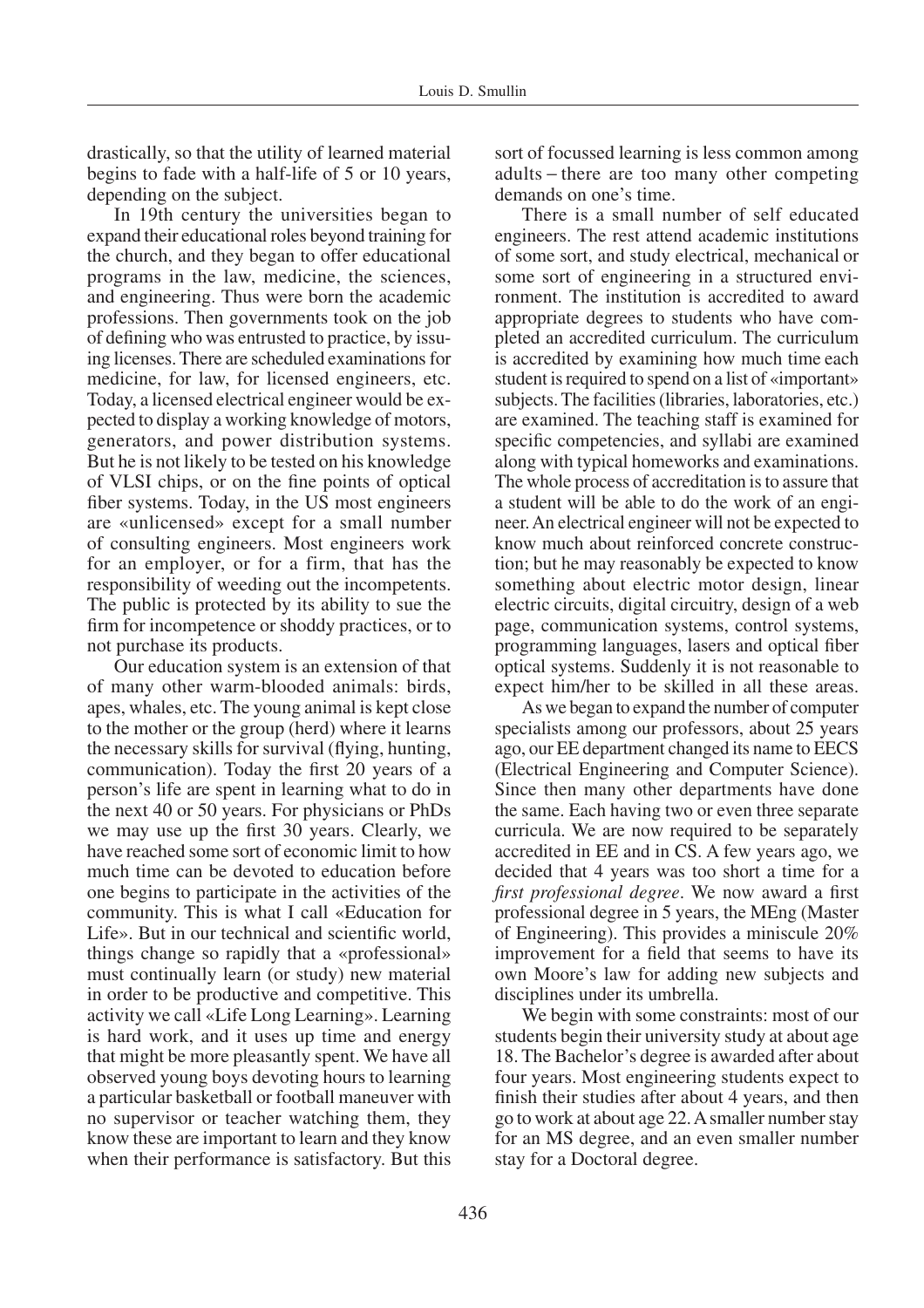There is no reason to believe that the mental powers of students today are any greater than they were, say, 100 years go. I was a student in the 1930s. We thought that we worked fairly hard at our studies, today's students think the same, «Tech is Hell» is their description of MIT. Astime has progressed, so has the domain of EE. As new fields emerge, we have had to add new material to the curriculum. The choices have to be made: what old material can be eliminated or covered more lightly? The years after World War II saw the introduction into our curricula of hollow wave guides and of microwaves, followed by communication theory, control theory, transistors, computers and their languages, VLSI chips with more than a million interconnected elements, semiconductor technology, optical waveguides. Lasers are imbedded in the whole curriculum, quantum computing and entangled states are on the near horizon, and we may have to learn how to design and fabricate digital circuits made from organic polymers. Study of the detailed design of motor armatures is a thing of the past. Vacuum tubes are gone, so is illumination engineering. The detailed study of transformers has vanished but new applications of spin phenomena are growing. What else can we eliminate from the curriculum to make room? I can claim a sort of priority: in 1938 Claude Shannon tried to explain to me his now-famous Master's thesis on switching theory. Later on, in about 1949, Charles Townes tried to explain his microwave maser. Finally, in about 1980 young Stephen Wiesner tried to explain his ideas about quantum communication systems and entangled states. In none of these cases was my educational background wide enough for me to even grasp what they were trying to tell me.

Until recently, I felt that there was a culture that defined our profession. If I said «matched impedances» to a colleague, I knew the image it would evoke. Similarly with «Thevenin generator». In 1936, I would have drawn a blank if I were tested with «Boolean logic» or «stimulated emission». Although I had studied a good course in vacuum tubes, «velocity modulation», or «bunching», or «holes» would have meant nothing. Several years ago, I made an informal survey of the research topics of our EECS faculty and their graduate students. The result was that less than 20% required a deep understanding of electricity, as I had known it. They were concerned with control theory, system theory, communications and coding, computer systems and languages, quantum theory, queuing theory, and neuro-physiology. None of these required an explicit knowledge of electricity (my shorthand for this was «Ohm's Law»)

When I was younger, I used to read the German technical literature. They defined two domains of electrical engineering: STARKSTROM, and SCHWACHSTROM: strong current (power), and weak current (radio and telephony). Today, we must add a third category, KEINSTROM, no current (everything else).

A culture implies a shared set of beliefs and images. In literature I used to think that a quotation from Longfellow's «Hiawatha» (by the shores of gitchi goomy, by the shining big sea waters, stood the wigam) would elicit a response from an educated (US) person. My colleague Roberto Fano used to think that he could use a similar test by rolling off the first few cantos of the Inferno. Things have changed! The classics of literature have no «practical» value; but the classics of electricity are what hold our society together. The lights, phones, elevators, radio and TV, and air conditioners are absolute necessities. Today, there is a movement among conservative educators to restore the classics of literature to their once held central position. Whether or not this is a good thing, I have no opinion. I am no expert. There is no similar movement to restore *echt* electricity to its old position of primacy. It is true that education for electrical systems have to be redesigned and rebuilt. A great deal of the old knowledge has been captured in the literature and in specialized computer programs and handbooks, so that a smart but ignorant electrical engineer can learn what is expected of him. For now, at least, a relatively small number of experts can cope with the situation. Very few of our present graduates would be able to recreate our present technical society if they were cast off on a dessert island like Robinson Crusoe. There is no way that within 4 or even 8 years of study, that an engineer can be educated for life. Continuing education has become part of an engineering career. Its format will vary. For some, reading the technical journals will